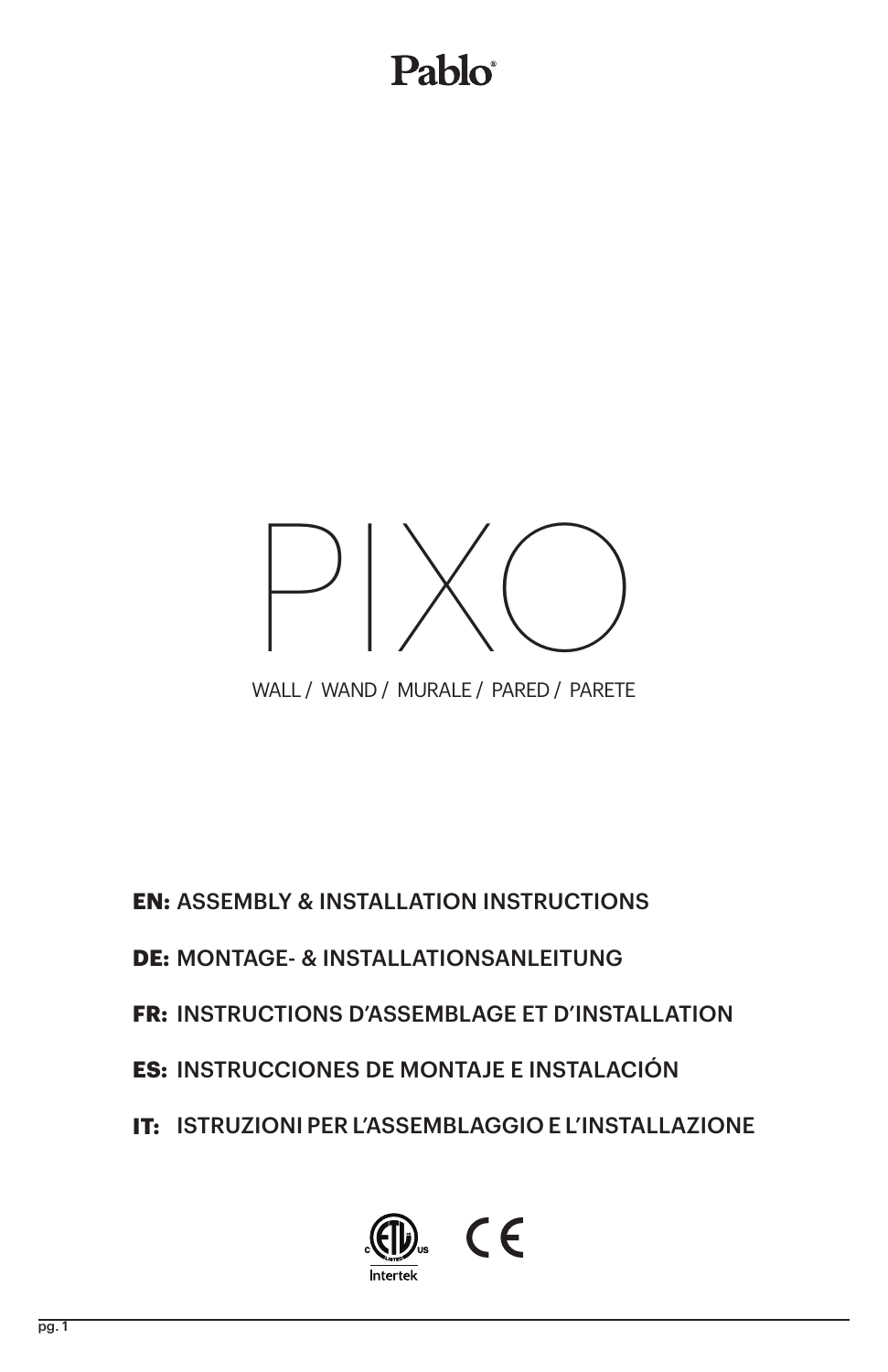

#### **EN:** ASSEMBLY

- REMOVE COVER PLATE BY DEPRESSING SNAP FEATURES AND LIFTING.
- **PUSH SNAP FEATURE TO REMOVE COVER PLATE.**
- **O DETERMINE POSITION OF ARM (LEFT SIDE OR RIGHT SIDE OF BASE) 1\*234**
- **IMPORTANT:** ROUTE CORD ON BACK OF BASE TO EXIT AT BOTTOM OF BASE, AND PRESS INTO CHANNEL AS SHOWN.

Pablo

- WHEN DESIRED LOCATION IS DETERMINED MARK AND INSTALL WALL ANCHORS
- **I.** TAP THE UNTHREADED TIP OF THE ANCHOR INTO THE WALL. **II.** USE A PHILLIPS SCREWDRIVER TO COMPLETE THE ANCHOR INSTALLATION **III.** THIS SURFACE SHOULD BE FLUSH WITH THE WALL
- **B** SCREW BASE TO THE ANCHORS USING PROVIDED SCREWS

#### **DE:** MONTAGE

#### **A** LINKE SEITE **B** RECHTE SEITE

**A** LEFT SIDE **B** RIGHT SIDE

- **D** zum ABNEHMEN DER DECKPLATTE SCHNAPPVERSCHLUSS DRÜCKEN UND PLATTE ANHEBEN.
- SCHNAPPVERSCHLUSS DRÜCKEN UND DECKPLATTE ABNEHMEN.
- **EXECUTED POSITION DES ARMES FESTLEGEN (RECHTS ODER LINKS AM FUSS)**
- **WICHTIG:** KABEL AN DER RÜCKSEITE DES FUSSES ZUR AUSTRITTSÖFFNUNG FÜHREN UND WIE ABGEBILDET IN DEN FÜHRUNGSKANAL DRÜCKEN. **\*2345**
- DIE GEWÜNSCHTE BEFESTIGUNGSSTELLE MARKIEREN UND DÜBEL ANBRINGEN.
- **I.** DIE GEWINDELOSE SPITZE DES DÜBELS IN DIE WAND DRÜCKEN. **II.** DEN DÜBEL MIT HILFE EINES PHILLIPS-SCHRAUBENDREHERS IN DIE WAND DREHEN **III.** DIESE KANTE IST BÜNDIG MIT DER WAND
- **G** FUSS MIT DEN MITGELIEFERTEN SCHRAUBEN IN DEN DÜBELN FESTSCHRAUBEN

#### **FR:** ASSEMBLAGE

### CÔTÉ GAUCHE CÔTÉ DROIT **A B**

**A** IZQUIERDA **B** DERECHA

SINISTRA DESTRA **A B**

- RETIREZ LE COUVERCLE EN APPUYANT SUR LES ÉLÉMENTS D'ENCLIQUETAGE ET EN SOULEVANT.
- APPUYEZ SUR L'ÉLÉMENT D'ENCLIQUETAGE POUR RETIRER LE COUVERCLE.
- $\bullet$  déterminez la position du bras (à gauche ou à droite du socle)
- **IMPORTANT :** ACHEMINEZ LE CORDON À L'ARRIÈRE DU SOCLE AFIN QU'IL SORTE PAR LE BAS DU SOCLE, ET ENFONCEZ-LE DANS LA RAINURE COMME ILLUSTRÉ.
- LORSQUE L'EMPLACEMENT SOUHAITÉ EST DÉTERMINÉ, MARQUEZ ET INSTALLEZ LES CHEVILLES **I.** ENFONCEZ L'EXTRÉMITÉ NON FILETÉE DE LA CHEVILLE DANS LE MUR. **II.** UTILISEZ UN TOURNEVIS CRUCIFORME POUR TERMINER L'INSTALLATION DES CHEVILLES **III.** CETTE SURFACE DOIT ÊTRE ALIGNÉE AVEC LE MUR 10226<br>1
- VISSEZ LE SOCLE SUR LES CHEVILLES AVEC LES VIS FOURNIES.

#### **ES:** MONTAJE

- RETIRE LA CUBIERTA PRESIONANDO LAS PESTAÑAS Y LEVANTANDO.
- PRESIONE LA PESTAÑA PARA QUITAR LA CUBIERTA.
- DETERMINE LA POSICIÓN DEL BRAZO (DERECHA O IZQUIERDA DE LA BASE)
- **IMPORTANTE:** DIRIJA EL CABLE POR DETRÁS DE LA BASE DE MANERA QUE SALGA POR LA PARTE INFERIOR Y ENCÁJELO EN EL CANAL COMO SE MUESTRA.
- UNA VEZ DETERMINADA LA POSICIÓN DESEADA, MÁRQUELA E INSTALE LOS ANCLAJES DE PARED **I.** INTRODUZCA EN LA PARED LA PUNTA SIN ROSCA DEL ANCLAJE GOLPEANDO. **II.** UTILICE UN DESTORNILLADOR PHILLIPS PARA COMPLETAR LA INSTALACIÓN DEL ANCLAJE **III.** ESTA SUPERFICIE DEBE ESTAR NIVELADA CON LA PARED 10226<br>1
- ATORNILLE LA BASE A LOS ANCLAJES CON LOS TORNILLOS SUMINISTRADOS.

#### **IT:**ASSEMBLAGGIO

- RIMUOVERE IL COPERCHIO SPINGENDO I BOTTONI A PRESSIONE E SOLLEVANDO.
- PREMERE IL BOTTONE A PRESSIONE PER RIMUOVERE IL COPERCHIO.
- DECIDERE LA POSIZIONE DEL BRACCIO (A SINISTRA O A DESTRA DELLA BASE)
- **IMPORTANTE:** INFILARE IL CAVO SUL RETRO DELLA BASE PER USCIRE SUL FONDO, QUINDI PREMERE NEL CANALE COME MOSTRATO.
- UNA VOLTA SCELTA LA POSIZIONE DESIDERATA, SEGNARE E MONTARE I TASSELLI.
- **I.** INSERIRE LA PUNTA NON FILETTATA DEL TASSELLO NEL MURO. **II.** USARE UN CACCIAVITE A CROCE PER COMPLETARE L'INSTALLAZIONE DEL TASSELLO. **III.** QUESTA SUPERFICIE DEVE ESSERE A FILO CON IL MURO. 10226<br>1
- AVVITARE LA BASE AI TASSELLI USANDO LE VITI FORNITE.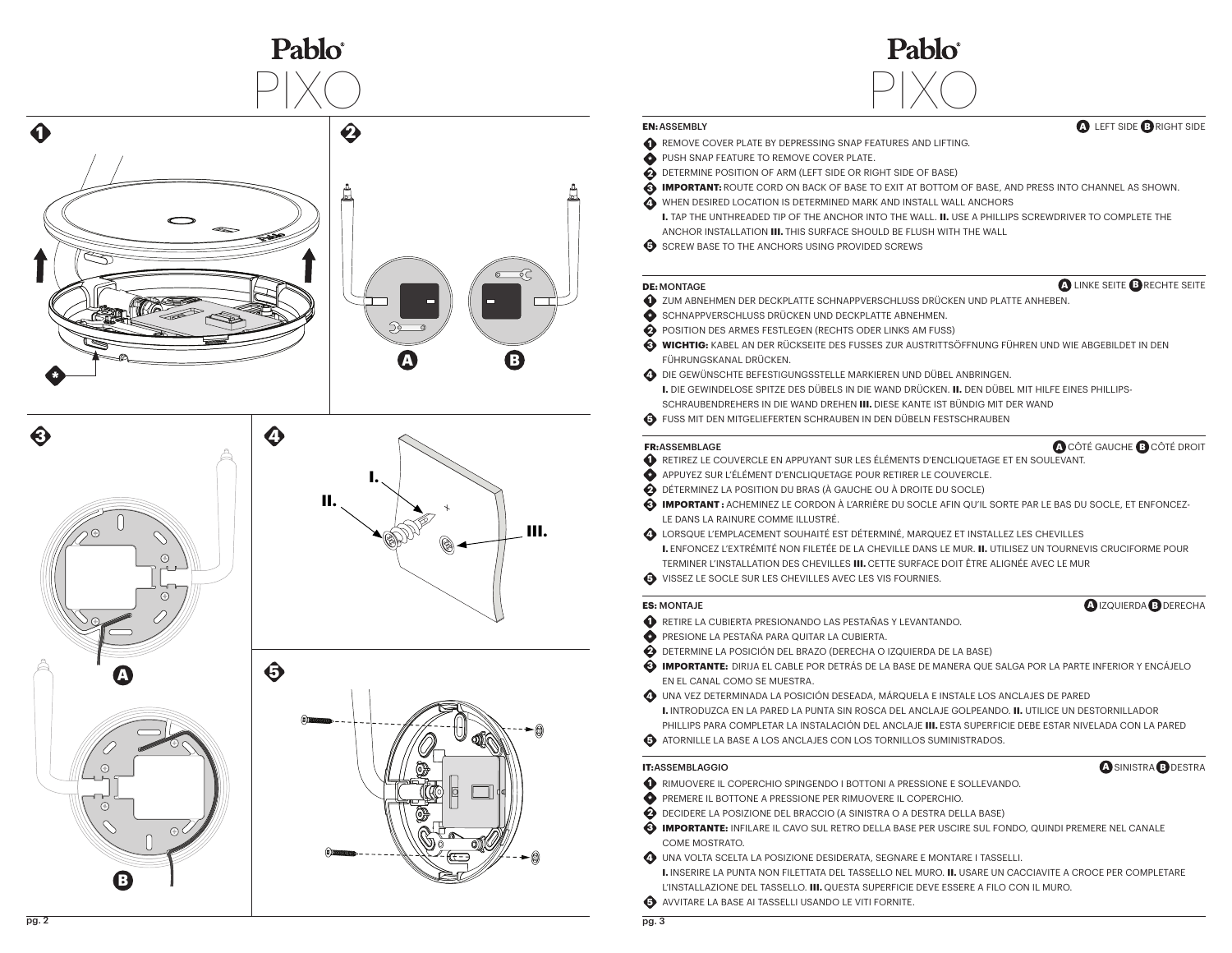



## **EN:**

- ALIGN FRONT COVER PLATE AND INSERT ONE SIDE, THEN PRESS COVER DOWN UNTIL OTHER SIDE CLICKS INTO PLACE. **6**
- **ALIGN USB 7** "CLICK" UPPER ARM INTO POSITION.
- IF ARM BECOMES LOOSE OVER TIME, ADJUST ARM TENSION WITH PROVIDED WRENCH. INCREMENTALLY TURN NUT RIGHT **\*** OR LEFT TO ADJUST TENSION TO DESIRED SETTING.

#### **DE:**

- DIE ABDECKPLATTE AUF EINER SEITE EINSETZEN, AUFLEGEN UND FESTDRÜCKEN, BIS SIE EINRASTET. **6**
- ZUGEHÖRIGE ÖFFNUNG AUF DEN USB-ANSCHLUSS AUFSETZEN **\***
- **D** OBEREN ARM IN POSITION "KLICKEN"
- WENN SICH DER ARM LOCKERT, MIT DEM MITGELIEFERTEN SCHRAUBENSCHLÜSSEL NACHZIEHEN. SCHRAUBE **\*** SCHRITTWEISE NACH RECHTS ODER LINKS DREHEN, UM DIE ARMSPANNUNG WIE GEWÜNSCHT EINZUSTELLEN.

### **FR:**

- ALIGNEZ LE COUVERCLE ET INSÉREZ UN DES CÔTÉS, PUIS APPUYEZ SUR LE COUVERCLE JUSQU'À CE QUE L'AUTRE CÔTÉ **6** S'ENCLIQUETTE EN POSITION.
- ALIGNEZ LE PORT USB. **\***
- ENCLIQUETEZ LE BRAS SUPÉRIEUR EN POSITION **7**
- SI LE BRAS SE DESSERRE AU FIL DU TEMPS, AJUSTEZ SA TENSION AVEC LA CLÉ FOURNIE. TOURNEZ L'ÉCROU PETIT À PETIT **\*** VERS LA DROITE OU LA GAUCHE POUR OBTENIR LA TENSION DÉSIRÉE

#### **ES:**

- ALINEE LA CUBIERTA FRONTAL E INSERTE UN LADO, DESPUÉS EMPUJE LA CUBIERTA HASTA QUE EL OTRO LADO ENCAJE EN **6** SU SITIO.
- **ALINEE EL USB.**
- ENCAJE EL BRAZO SUPERIOR EN SU POSICIÓN. **7**
- SI EL BRAZO SE AFLOJA CON EL TIEMPO, AJUSTE LA TENSIÓN DEL BRAZO CON LA LLAVE SUMINISTRADA. GIRE LA TUERCA **\*** GRADUALMENTE A LA DERECHA O A LA IZQUIERDA PARA AJUSTAR LA TENSIÓN AL PUNTO DESEADO
- **IT:**
- ALLINEARE LA PIASTRA DEL COPERCHIO ANTERIORE E INSERIRE UN LATO. QUINDI PREMERE VERSO IL BASSO FINO A CHE **6** NON SCATTA IN SEDE.
- ALLINEARE LA PRESA USB **\***
- INSERIRE IL BRACCIO SUPERIORE IN POSIZIONE. SI DOVREBBE AVVERTIRE UN CLIC. **7**
- SE IL BRACCIO SI ALLENTA NEL TEMPO, REGOLARE NUOVAMENTE LA TENSIONE CON LA CHIAVE FORNITA. GIRARE IL DADO **\***IN MODO INCREMENTALE VERSO DESTRA O VERSO SINISTRA PER REGOLARE LA TENSIONE DEL BRACCIO



**\***

**EN: ADJUSTMENT DE:** EINSTELLUNG **FR: AJUSTEMENT ES: AJUSTE IT: REGOLAZIONE** 

**6**

**7**

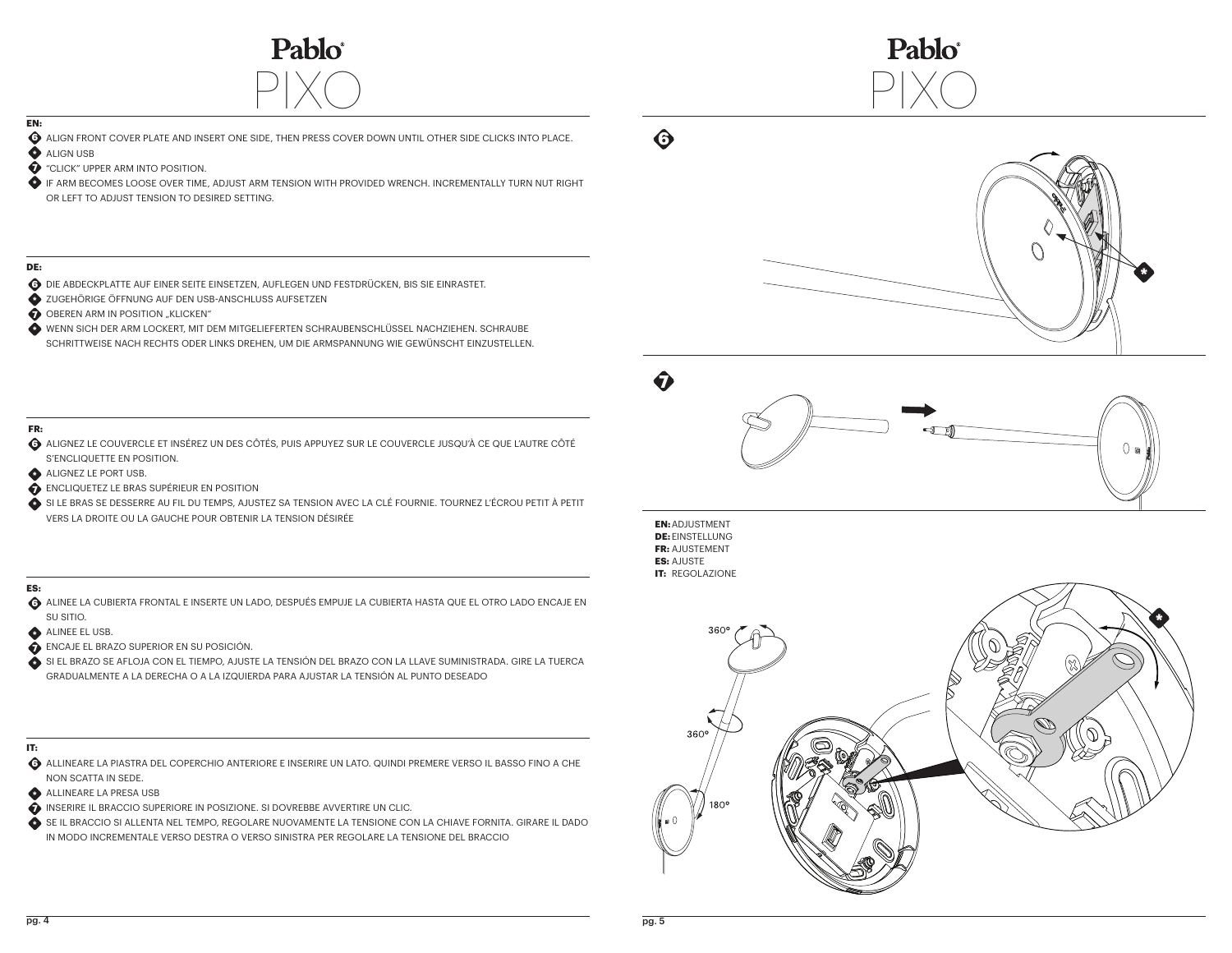



#### **NOTE:** CONTACT MANUFACTURER FOR ADDITIONAL PLUG TYPE REQUIREMENTS

**HINWEIS:** FÜR ANDERE STECKERARTEN WENDEN SIE SICH BITTE AN DEN HERSTELLER.

- **1** SLIDE PLUG INTO POWER SUPPLY
- ALIGN CONNECTOR/POWER SUPPLY LOCKING FEATURES **2**
- **3** INSERT CONNECTOR
- 
- **4** TURN CONNECTOR 90 DEGREES TO LOCK PLUG TYPES:
- A. N AMERICA

**EN:** ASSEMBLY

- UK B.
- C. EU
- 
- AU D.
- **DE:** MONTAGE
- **1** STECKER IN DAS NETZTEIL SCHIEBEN
- KONNEKTOR AN NETZTEILBUCHSE AUSRICHTEN **2**
- **3** KONNEKTOR IN DIE BUCHSE SCHIEBEN
- **A** KONNEKTOR ZUM VERRIEGELN UM 90 GRAD DREHEN

#### STECKERARTEN:

- A. N-AMERIKA
- B. VEREINIGTES KÖNIGREICH
- 
- 

- **REMARQUE :** CONTACTEZ LE FABRICANT POUR D'AUTRES TYPES DE PRISES.
- GLISSEZ LA PRISE DANS L'ALIMENTATION **1**
- ALIGNEZ LES ÉLÉMENTS DE VERROUILLAGE DU CONNECTEUR/DE L'ALIMENTATION **2**
- **3** INSÉREZ LE CONNECTEUR
- TOURNEZ LE CONNECTEUR DE 90 DEGRÉS POUR BLOQUER **4**
- TYPES DE PRISES:
- A. AMÉRIQUE N
- R.-U. B.
- C. UE
- AU D.
- **ES:** MONTAJE
	-
- ALINEE LOS DISPOSITIVOS DE BLOQUEO DEL CONECTOR/LA FUENTE DE ALIMENTACIÓN **2**
- 
- 

#### TIPOS DE ENCHUFE:

- 
- B. REINO UNIDO
- C. UE
- AU D.

#### **IT:**ASSEMBLAGGIO

- **1** INFILARE LA SPINA NELL'ALIMENTATORE
- ALLINEARE LE PORTE DI BLOCCO DEL CONNETTORE/ALIMENTATORE **2**
- **3** INSERIRE IL CONNETTORE
- GIRARE IL CONNETTORE DI 90° PER BLOCCARLO **4**

#### TIPI DI SPINE:

- A. NORD AMERICA
- **B. REGNO UNITO**
- C. UE
- D. AUSTRALIA

- **NOTA:** PÓNGASE EN CONTACTO CON EL FABRICANTE PARA OTROS TIPOS DE ENCHUFE.
- INTRODUZCA EL ENCHUFE EN LA FUENTE DE ALIMENTACIÓN **1**
	-
- **3** INTRODUZCA EL CONECTOR
- GIRE EL CONECTOR 90 GRADOS PARA BLOQUEARLO **4**
- 
- A. NORTEAMERICA
- -
	-

**NOTA:** PER RICHIEDERE ALTRI TIPI DI SPINA, CONTATTARE IL PRODUTTORE**.**



- 
- C. EU
- AU D.

### **FR:** ASSEMBLAGE

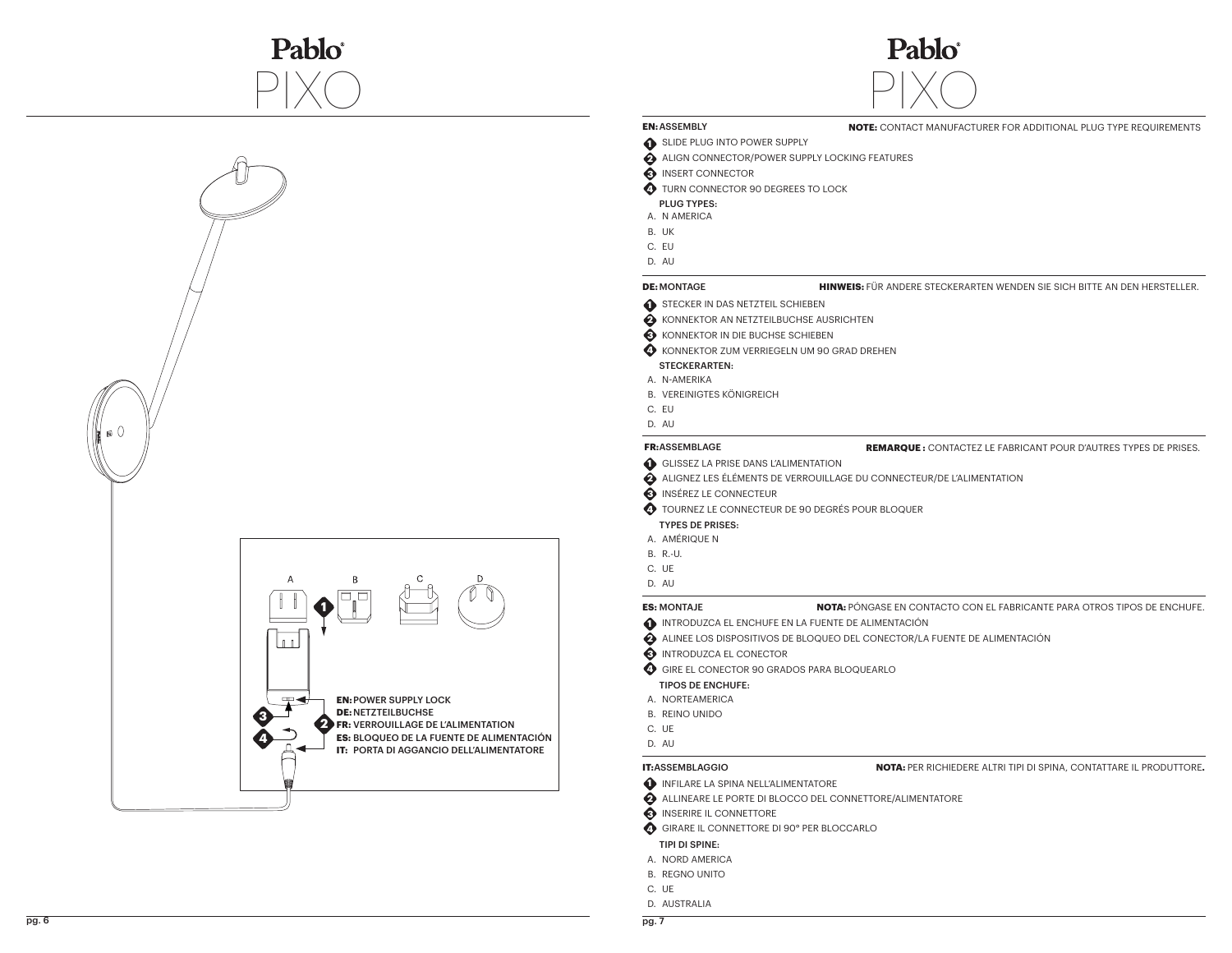



#### **EN: CONNECT TO POWER**

SINGLE 5.0V USB OUTPUT SUPPORTS CHARGING FOR SMARTPHONES, TABLETS AND OTHER MOBILE DEVICES. **\*** USB 2.0 OR 1.1 STANDARD CORD REQUIRED (CORD NOT INCLUDED) OUTPUT VOLTAGE: 5VDC + - 5% OUTPUT CURRENT: 1A MAX

**NOTE:** PIXO WILL CONTINUE TO CHARGE YOUR MOBILE DEVICE EVEN WHEN LAMP IS IN THE "OFF" POSITION. PLEASE RE-FER TO YOUR MOBILE DEVICE'S USER MANUAL FOR COMPATIBILITY AND CHARGING TIME. PLEASE REFRAIN FROM LEAVING YOUR DEVICE PLUGGED IN FOR LONGER THAN THE RECOMMENDED TIME, OTHERWISE IT MAY RESULT IN OVER CHARGING.

#### **DE:** USB-SPEZIFIKATIONEN

**\*** EINZELNER 5,0-V-USB-AUSGANG ZUM LADEN VON SMARTPHONES, TABLETS UND ANDEREN MOBILGERÄTEN. USB 2.0 ODER 1.1 STANDARDKABEL ERFORDERLICH (KABEL NICHT IM LIEFERUMFANG ENTHALTEN) AUSGANGSSPANNUNG: 5 V DC + - 5"% AUSGANGSSTROM: 1A MAX

**HINWEIS:** PIXO SETZT DEN LADEVORGANG AUCH NACH DEM AUSSCHALTEN DER LAMPE FORT. ANGABEN ZUR KOMPATIBIL-ITÄT UND LADEZEIT ENTNEHMEN SIE BITTE DEM BENUTZERHANDBUCH IHRES MOBILGERÄTS. BITTE LASSEN SIE IHR GERÄT NICHT LÄNGER ALS DIE EMPFOHLENE ZEIT AN DER LADESTATION, UM ÜBERLADEN ZU VERMEIDEN.

#### **FR: SPÉCIFICATIONS USB**

UNE PRISE USB DE 5,0 V PERMET DE RECHARGER DES SMARTPHONES, TABLETTES ET AUTRES APPAREILS MOBILES. **\*** CORDON STANDARD USB 2.0 OU 1.1 NÉCESSAIRE (CORDON NON FOURNI) TENSION DE SORTIE : 5 V C.C. + - 5% COURANT DE SORTIE : 1 A MAX

**REMARQUE:** LA LAMPE PIXO CONTINUERA À RECHARGER VOTRE APPAREIL MOBILE MÊME SI ELLE EST ÉTEINTE. EUILLEZ CONSULTER LE MODE D'EMPLOI DE VOTRE APPAREIL MOBILE POUR LES QUESTIONS DE COMPATIBILITÉ ET DE TEMPS DE RECHARGE. VEUILLEZ ÉVITER DE LAISSER VOTRE APPAREIL EN CHARGE PLUS LONGTEMPS QUE NÉCESSAIRE. DANS LE CAS CONTRAIRE, UNE SURCHARGE POURRAIT SURVENIR.

#### **ES:** ESPECIFICACIONES DEL USB

SALIDA SIMPLE DE USB 5.0 V COMPATIBLE CON LA CARGA DE SMARTPHONES, TABLETAS Y OTROS DISPOSITIVOS MÓVILES. **\*** SE REQUIERE UN CABLE USB 2.0 O 1.1 ESTÁNDAR (NO INCLUIDO EN EL SUMINISTRO) VOLTAJE DE SALIDA: 5 V CC +/- 5"% CORRIENTE DE SALIDA: 1 A MÁX

**NOTA:** PIXO SEGUIRÁ CARGANDO SU DISPOSITIVO MÓVIL INCLUSO SI LA LÁMPARA ESTÁ EN POSICIÓN APAGADA. DIRÍJASE AL MANUAL DE SU DISPOSITIVO MÓVIL PARA CONSULTAR EL TIEMPO DE CARGA Y LA COMPATIBILIDAD. NO DEJE SU DISPOSITIVO CONECTADO DURANTE MÁS TIEMPO DEL RECOMENDADO; DE LO CONTRARIO, PUEDE PRODUCIRSE UNA SOBRECARGA.

#### **IT:**SPECIFICHE USB

L'USCITA USB SINGOLA DA 5.0 V SUPPORTA LA RICARICA PER SMARTPHONE, TABLET E ALTRI DISPOSITIVI MOBILI. **\***È RICHIESTO UN CAVO USB 2.0 O 1.1 STANDARD (CAVO NON INCLUSO) TENSIONE D'USCITA: 5 VCC + - 5% CORRENTE D'USCITA: 1 A MAX

**NOTA:** PIXO SEGUIRÁ CARGANDO SU DISPOSITIVO MÓVIL INCLUSO SI LA LÁMPARA ESTÁ EN POSICIÓN APAGADA. CONSULTARE IL MANUALE D'USO DEL DISPOSITIVO MOBILE PER VERIFICARE COMPATIBILITÀ E TEMPI DI RICARICA. NON LASCIARE IL DISPOSITIVO INSERITO PIÙ A LUNGO DI QUANTO RACCOMANDATO PER NON SOVRACCARICARLO.

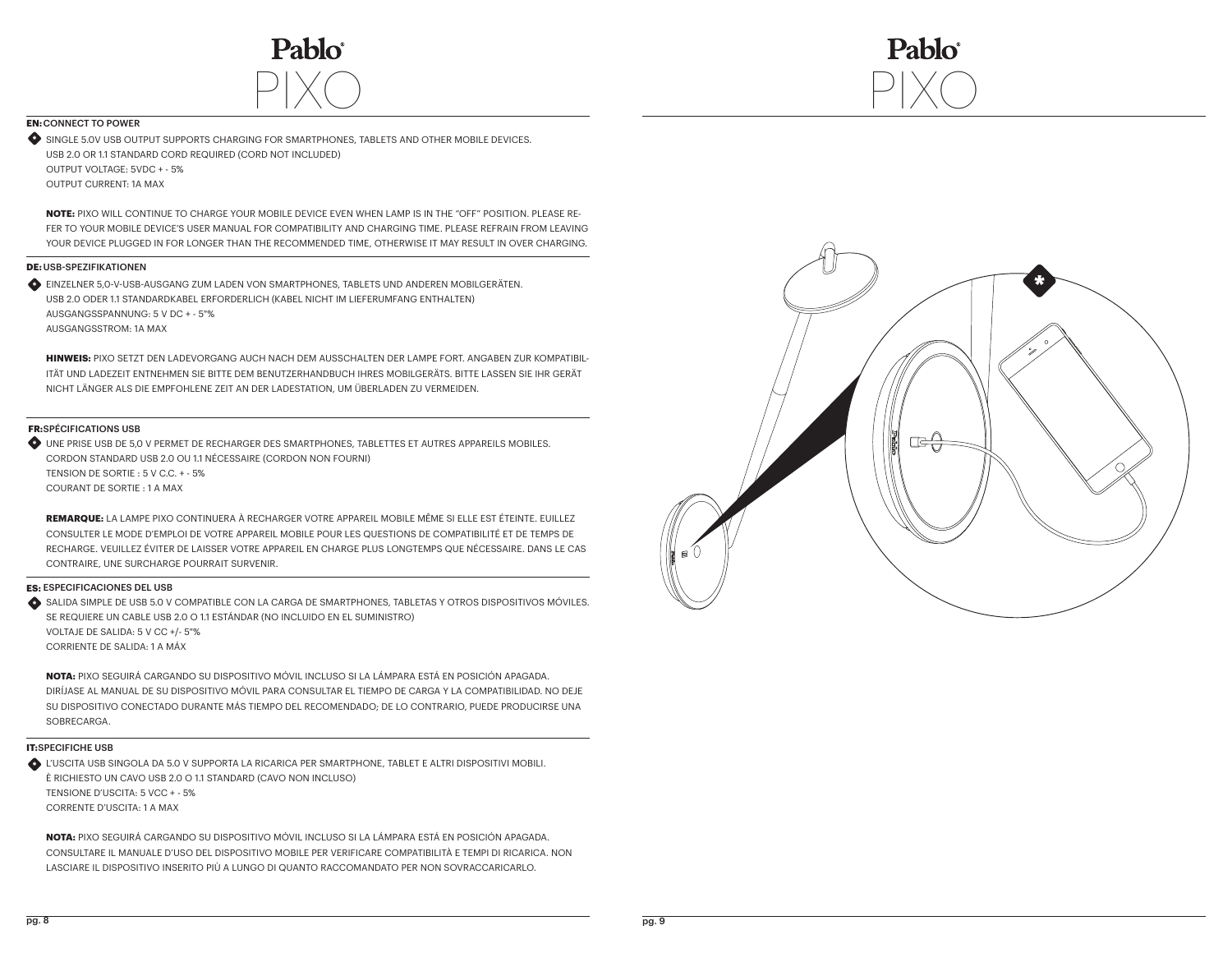



#### **EN: SWITCH FUNCTION**

TAP SWITCH BRIEFLY TO CYCLE THROUGH HIGH, LOW, AND OFF. PRESS AND HOLD TO ACTIVATE FULL RANGE DIM **\*** CONTROL. RELEASE FINGER FROM SWITCH WHEN DESIRED LIGHT LEVEL IS REACHED

**CARE INSTRUCTIONS:** WIPE CLEAN WITH A SOFT DAMP CLOTH. AVOID AMMONIA-BASED CLEANERS.

#### **DE:** SCHALTERFUNKTION

UMSCHALTEN ZWISCHEN STARK, SCHWACH UND AUS ERFOLGT DURCH KURZES BERÜHREN DES SCHALTERS. GEDRÜCKT **\*** HALTEN, UM VOLLBEREICHSDIMMEN ZU AKTIVIEREN. WENN DIE GEWÜNSCHTE LICHTINTENSITÄT ERREICHT IST, DEN FINGER VOM SCHALTER NEHMEN.

**PFLEGE:** MIT EINEM WEICHEN FEUCHTEN TUCH ABWISCHEN. KEINE AMMONIAKHALTIGEN REINIGER VERWENDEN.

#### **FR:** INTERRUPTEUR

APPUYEZ BRIÈVEMENT SUR L'INTERRUPTEUR POUR PASSER D'UNE INTENSITÉ LUMINEUSE ÉLEVÉE À FAIBLE OU ÉTEINDRE **\*** LE LUMINAIRE. APPUYEZ ET MAINTENEZ ENFONCÉ POUR ACTIVER LE CONTRÔLE INTÉGRAL DE L'INTENSITÉ LUMINEUSE. RELÂCHEZ L'INTERRUPTEUR QUAND VOUS ATTEIGNEZ L'INTENSITÉ LUMINEUSE DÉSIRÉE.

**INSTRUCTIONS D'ENTRETIEN:** NETTOYEZ AVEC UN CHIFFON DOUX ET HUMIDE. ÉVITEZ LES PRODUITS DE NETTOYAGE À BASE D'AMMONIAQUE.

#### **ES:** FUNCIÓN DE CONMUTACIÓN

TOQUE BREVEMENTE EL INTERRUPTOR PARA CAMBIAR LA INTENSIDAD DE ALTA A BAJA Y APAGAR. MANTÉNGALO PULSADO **\*** PARA ACTIVAR EL INTERVALO COMPLETO DEL CONTROL DE ATENUACIÓN. RETIRE EL DEDO DEL INTERRUPTOR CUANDO ALCANCE LA INTENSIDAD DE LUZ DESEADA.

**INSTRUCCIONES DE CONSERVACIÓN:** LIMPIE PASANDO UN PAÑO SUAVE HÚMEDO. EVITE LOS LIMPIADORES CON BASE DE AMONIACO.

#### **IT:**FUNZIONE INTERRUTTORE

TOCCARE BREVEMENTE L'INTERRUTTORE PER PASSARE DALL'INTENSITÀ ELEVATA ALL'INTENSITÀ BASSA O SPEGNERE. **\*** PREMERE E TENERE PREMUTO PER ATTIVARE IL DIMMERIZZATORE A REGOLAZIONE COMPLETA. RILASCIARE IL DITO DALL'INTERRUTTORE QUANDO VIENE RAGGIUNTA L'INTENSITÀ DI LUCE DESIDERATA.

**ISTRUZIONI DI MANUTENZIONE:** PULIRE CON UN PANNO MORBIDO INUMIDITO. EVITARE DETERGENTI A BASE DI AMMONIACA..